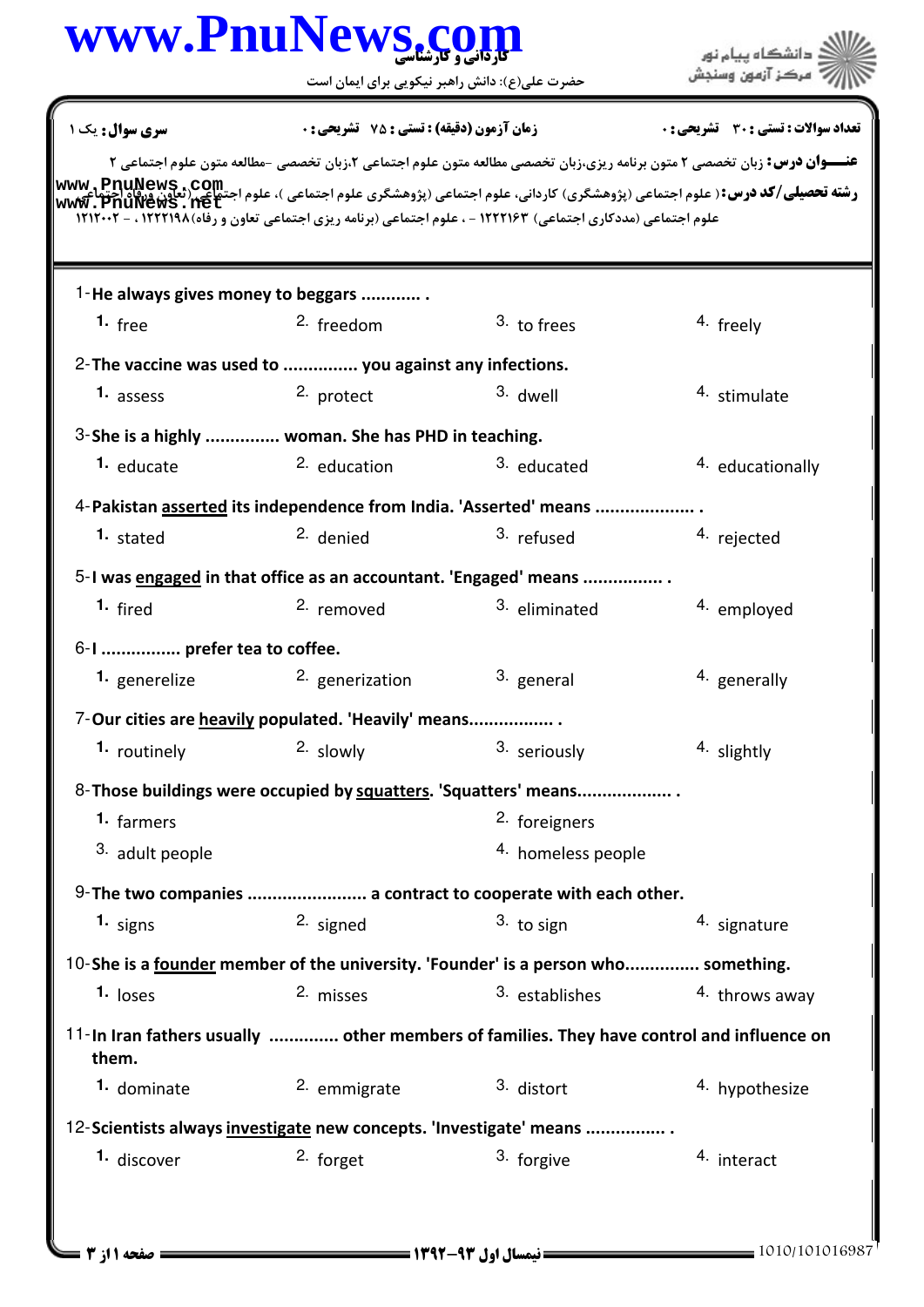|                 | www.PnuNews.com                                                   |                                                                                                                                                                                                                                             | دانشگاه بیام نور                             |
|-----------------|-------------------------------------------------------------------|---------------------------------------------------------------------------------------------------------------------------------------------------------------------------------------------------------------------------------------------|----------------------------------------------|
|                 | حضرت علی(ع): دانش راهبر نیکویی برای ایمان است                     |                                                                                                                                                                                                                                             | مركز آزمون وسنجش                             |
| سری سوال : یک ۱ | زمان آزمون (دقیقه) : تستی : 75 ٪ تشریحی : 0                       |                                                                                                                                                                                                                                             | <b>تعداد سوالات : تستی : 30 ٪ تشریحی : 0</b> |
|                 |                                                                   | <b>عنـــوان درس:</b> زبان تخصصی ۲ متون برنامه ریزی،زبان تخصصی مطالعه متون علوم اجتماعی ۲،زبان تخصصی -مطالعه متون علوم اجتماعی ۲                                                                                                             |                                              |
|                 |                                                                   | <b>رشته تحصیلی/کد درس:</b> ( علوم اجتماعی (پژوهشگری) کاردانی، علوم اجتماعی (پژوهشگری علوم اجتماعی )، علوم اجتماعی (تعاون ورقاه اجتماعی<br>ر <b>شته تحصیلی/کد درس:</b> ( علوم اجتماعی (پژوهشگری) کاردانی، علوم اجتماعی (پژوهشگری علوم اجتماع |                                              |
|                 |                                                                   | علوم اجتماعی (مددکاری اجتماعی) ۱۲۲۲۱۶۳ - ، علوم اجتماعی (برنامه ریزی اجتماعی تعاون و رفاه)۱۲۱۲۱۹۸ ، - ۱۲۱۲۰۰۲                                                                                                                               |                                              |
|                 | 13-All evidences reinforce my claims. 'Reinfoce' means            |                                                                                                                                                                                                                                             |                                              |
| 1. $run$        | 2. destroy                                                        | 3. emphasize                                                                                                                                                                                                                                | 4. disappear                                 |
|                 | 14-You can  the molecules of water by boiling it.                 |                                                                                                                                                                                                                                             |                                              |
| 1. acted        | 2. activate                                                       | 3. action                                                                                                                                                                                                                                   | 4. actively                                  |
|                 |                                                                   |                                                                                                                                                                                                                                             |                                              |
| 1. exaggerate   | 2. exaggerates                                                    | 3. exaggeration                                                                                                                                                                                                                             | 4. exaggeratedly                             |
|                 | 16-His boss ensured him that he will be employed. 'Ensured' means |                                                                                                                                                                                                                                             |                                              |
| 1. guaranteed   | <sup>2.</sup> threatened                                          | <sup>3.</sup> predicted                                                                                                                                                                                                                     | 4. prevented                                 |
|                 | 17-The court condemned the  for his illegal act.                  |                                                                                                                                                                                                                                             |                                              |
| $1.$ crime      | <sup>2.</sup> criminal                                            | 3. criminally                                                                                                                                                                                                                               | 4. criminology                               |
|                 | 18-He is the best student in the class and has a  mind.           |                                                                                                                                                                                                                                             |                                              |
| 1. system       | <sup>2.</sup> systematize                                         | 3. systematic                                                                                                                                                                                                                               | 4. systematically                            |
|                 |                                                                   | 19-The government's will is to establish justice in society. 'Will' means                                                                                                                                                                   |                                              |
| $1.$ well       | 2. wish                                                           | $3.$ heir                                                                                                                                                                                                                                   | 4. favor                                     |
| come back.      |                                                                   | 20- It is  to us that your father will soon come back. We are sure that your father will                                                                                                                                                    |                                              |
| 1. $v$ ague     | 2. hidden                                                         | 3. inevitable                                                                                                                                                                                                                               | 4. evolutionary                              |
|                 | 21- , students can choose and attend another class.               |                                                                                                                                                                                                                                             |                                              |
| 1. Alternate    | 2. Alternates                                                     | 3. Aternative                                                                                                                                                                                                                               | 4. Aternatively                              |
|                 |                                                                   | 22-We regard her behavior with suspicious. 'Regard' means                                                                                                                                                                                   |                                              |
| $1.$ deny       | 2. consider                                                       | 3. ignore                                                                                                                                                                                                                                   | 4. interact                                  |
| employee.       |                                                                   | 23-Bob will  his post with a new employee. He always changes his post with a new                                                                                                                                                            |                                              |
| 1. shift        | $2.$ lose                                                         | 3. interrupt                                                                                                                                                                                                                                | 4. interpret                                 |
|                 | 24-Your laziness will lead you to failure. 'Failure' means        |                                                                                                                                                                                                                                             |                                              |
| موفقيت 1.       | بهره وري 2.                                                       | شكس <i>ت</i> .3                                                                                                                                                                                                                             | $4.$ اوج                                     |